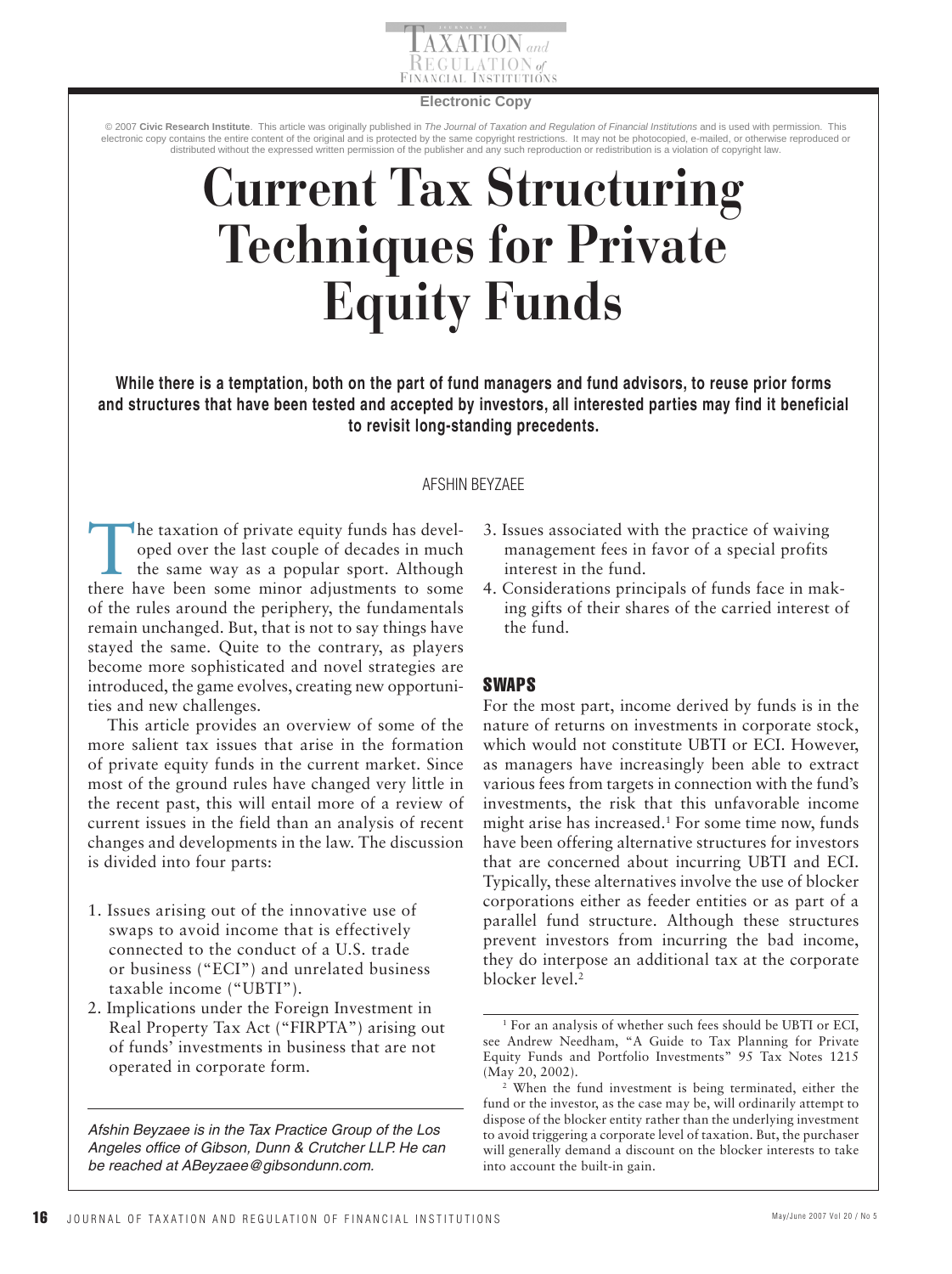Recently, some investors have begun entering into swaps to avoid the additional level of tax created by the blocker entity.<sup>3</sup> In this technique, the investor purchases a total return swap from a financial institution. The investor is promised a return that mirrors the return on a notional investment in the fund. In return, the investor usually puts up some cash as collateral, pays the institution interest at a specified rate on the notional investment (sometimes net of the collateral), and pays a commission or fee to the institution for its services. The swap is intended to qualify as a notional principal contract ("NPC") under Reg. 1.446-3(c).<sup>4</sup> As an NPC, the source of the periodic payments from the swap generally would be based on the residence of the recipient, so foreign investors would not be subject to tax on the payments.<sup>5</sup> Similarly, income from the swap would be excluded from UBTI.<sup>6</sup>

 **Institutional Hedging.** Naturally, the investor expects the institution to hedge this liability with an investment in the fund equal to the notional amount. Few financial institutions are in the business of making unhedged investments. Moreover, the fund is unlikely to divulge the performance information necessary to calculate the swap return in the absence of an actual investment in the fund. So, even as a practical matter, the institutional investor needs to do this in order to obtain the necessary information about the performance of the fund.<sup>7</sup>

However, the institution's desire to hedge its investment poses a problem for this scheme. In making the fund investment, the institution puts the entire principal amount of its capital commitment at risk. The terms of the swap will, of course, provide that, in the event a failure of this sort occurs, the investor

 Reg. 1.863-7(b)(1). The source might be different where the swap is entered into by a qualified business unit or arises from the conduct of a U.S. trade or business. See Reg. 1.863-7(b)(2) and (3). The fact that the underlying property constitutes a U.S. trade or business should not matter. See TAM 9730007 (May 10, 1997). These payments also would not be subject to withholding. Reg.  $1.1441-4(a)(3)(i)$ .

 $6$  Reg.  $1.512(b)-1(a)(1)$ .

7 Presumably, the institutional investor would need a side letter from the fund making an exception from the standard confidentiality provisions allowing it to use information about its investment to calculate the swap return.

pays the institution the amount of that loss. But this arrangement puts the institution at risk that the investor will default on its obligation. So the institution insists that the investor to put up collateral—ideally, the full amount of the capital commitment to the fund—to hedge this risk.

Here is the rub. If the investor were to put up the full amount of the capital commitment, there is a risk that the arrangement would be recharacterized by the IRS as the institution making the investment in the fund as an agent for the investor.<sup>8</sup> Even if the investor were to put up only a portion of the commitment, there is some risk that the investor would be attributed a portion of the fund interest, either directly or through a deemed partnership with the institution.<sup>9</sup>

## Investors have begun entering into swaps to<br>I avoid the additional level of tax created by the nvestors have begun entering into swaps to blocker entity.

Thus, taxpayers are once again faced with establishing that the form of the arrangement reflects its substance. What would be sustained remains to be seen, but advisors are rumored to have been unwilling to bless arrangements in which the investor puts up more than half of the capital committed to the fund as collateral in the swap. If the investor and the financial institution can reach a reasonable balance of their respective risks (i.e., the tax recharacterization risk for the investor versus the risk of default by the investor for the institution), this technique is an attractive way of avoiding ECI or UBTI.

## FOREIGN INVESTMENT IN REAL PROPERTY TAX ACT

Historically, few private equity funds have made direct investments in real estate. For investors concerned about being subject to tax under FIRPTA, the managers would include covenants in the fund agreement to avoid investments in U.S. real property Interests ("USRPIs"), as defined in Section 897(c). Occasionally, a potential investment would turn out to be a United States real property holding company ("USRPHC"), but this pledge usually would not be much of a constraint for the fund.<sup>10</sup> Furthermore,

<sup>3</sup> See Lee A. Sheppard, "Derivatives Used to Beat Tax on Effectively Connected Income," 113 Tax Notes 621 (Nov. 13, 2006). 4

This should not be a difficult hurdle to overcome, but it might be problematic if the institution's position in the fund becomes too large. The "specified index" for the purposes of the definition would be the return of the fund, which could only qualify thereunder as an index based on objective financial information. Reg.  $1.446-3(c)(2)(iii)$ . If the institution gains effective control of the fund, the fund return could be viewed as "within the control" of the institution, thereby disqualifying it as objective financial information. See Reg.  $1.446-3(c)(4)(ii)$ .

<sup>8</sup> See National Carbide Corp., 336 U.S. 422 (1949), Rev. Rul. 75-31, 1975-1 CB 10, Rev. Rul. 76-26, 1976-1 CB 10. 9

<sup>&</sup>lt;sup>9</sup> See, e.g., Bentex Oil Corp., 20 T.C. 565 (1953), Marinos, TCM 1989-492, Gilreath, TCM 1989-445.<br><sup>10</sup> For example, this might occur where the company's owner-

ship of real estate is just a byproduct of its primary business, as in the case of a retail company.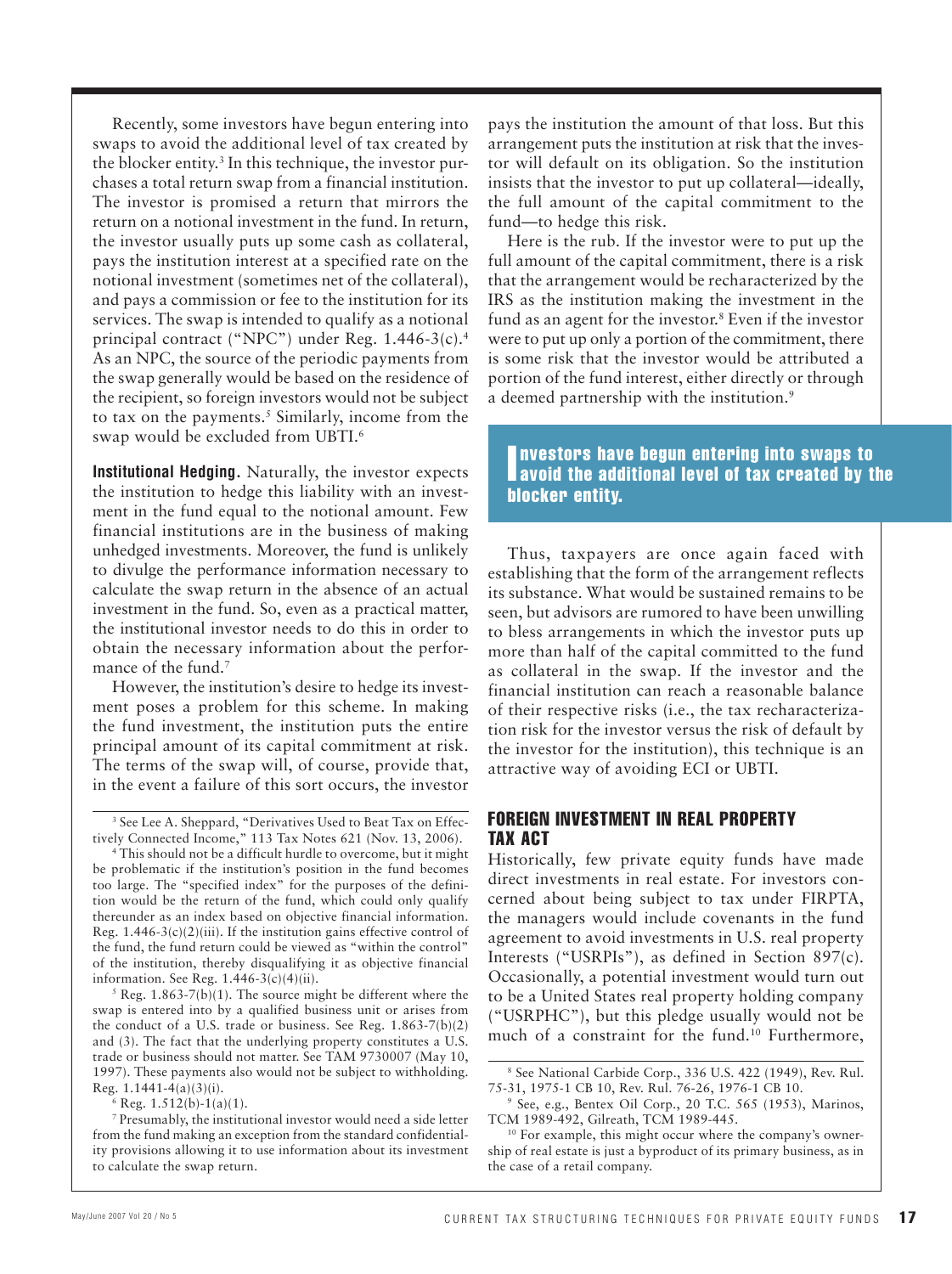because of the hassle associated with the withholding obligation imposed on distributions of USRPI gains to foreign persons, funds were also not keen on falling under FIRPTA. 11

 **Effect of Fuel Prices.** The recent surge in fuel prices, however, has led to the formation of a number of funds targeting oil, gas, and alternative fuel source investments. 12 Because of the very generous tax incentives that are

The recent surge in fuel prices has led to the<br>I formation of a number of funds targeting oil, gas, and alternative fuel source investments.

available for them, these types of enterprises are typically structured as partnerships rather than corporations. As a result, ownership of any USRPIs would be attributed to the foreign investors, thereby subjecting any gains attributable to the disposition of those interests to FIRPTA. 13 The operating income from these investments would similarly be UBTI or ECI for the fund, but any of the traditional methods for blocking that income would be equally effective here, as would the swap method described above. Unfortunately, the FIRPTA taint is not purged as easily as other forms of ECI.

In cases where the operating company's real property holdings are a minority of the total value of the company, a domestic corporate blocker would prevent the foreign investor from holding a USRPI. 14 However, where the corporation's real property holdings constitute a majority of the value of the company, the corporation would generally be a USRPHC, so its shares would constitute USRPIs.<sup>15</sup> Because most oil, gas, and fuel businesses involve large real property holdings, interposing a corporation between the investor and the operating company will not resolve the problem for these funds.<sup>16</sup>

One possible solution would be to house real property intensive businesses under a single corporate holding company together with businesses with mini-

mal real property interests. Done properly, this would have the effect of diluting the real property holdings of the corporate holding company below the threshold for classification as a USRPHC. The drawback to this approach is that it complicates the exit strategy. As discussed above, there is some opportunity to sell a corporate entity that owns a single business at a price that would be above the after tax value of the corporate entity. 17 By placing more than one business under a single corporate umbrella, this opportunity is lost.

 **Risks of Swaps.** Even the swap technique described above has added risks. Aside from the difficulties in organizing the arrangement, there is a potential that the broad definition of USRPI could be read to characterize the swap as a USRPI. 18 Fee estate and leasehold interests are not the only interests that are covered by the definition of USRPI. "The term also includes any direct or indirect right to share in the appreciation in the value, or in the gross or net proceeds or profits generated by, the real property."<sup>19</sup> Because the return on the swap is directly tied to the fund's return on any USRPIs owned by the fund, there is a substantial risk that it could be found to fall within this broad definition.

For now, this problem seems to be limited to a fairly limited universe of funds, but that universe is growing. Funds looking to move into natural resources or other business operated as pass-through entities will likely feel increasing pressure to find a solution to these FIRTPA issues.

## MANAGEMENT FEE WAIVERS

A strategy involving management fees raises other issues. Although apparently introduced in the mid 1990s, the "management fee waiver" technique has since grown quite popular with fund managers.<sup>20</sup> If the characterization of the arrangement advocated by the managers is upheld, it would allow them to defer income and convert it from ordinary income into capital gain income.

As compensation for managing the assets of the fund, the managers of funds receive a fee. At the same time, the managers are typically expected to invest a portion of their own money in the fund. Increasingly, funds include a provision allowing the managers to

<sup>11</sup> Section 1445(e)(1), Reg. 1.1445-5(c).

<sup>&</sup>lt;sup>12</sup> See Rebecca Smith, "The New Math of Alternative Energy," WSJ, p. R1 (February 12, 2007).

 $^{13}$  Section 1445(e)(1) (withholding on distributions from partnerships of gains from the disposition of a USRPI to a foreign partner); Reg. 1.1445-5(c) (same); Sections 897(g) (withholding on disposition of partnership interest in partnership that owns USRPIs),  $1445(e)(5)$  (same); Reg. 1.1445-11T (same). <sup>14</sup> Section 897(c)(2).

 $^{15}$  Id.

<sup>&</sup>lt;sup>16</sup> In the case of oil and gas businesses, for example, the leases or mineral rights would be real property interests. Section 897; Reg. 1.897-1.The FIRPTA consequences to the foreign investors could

still be avoided by liquidating the corporation's USRPIs in taxable sales before the fund sells or liquidates the corporation, but that would, naturally, trigger a corporate level of tax. Reg. 1.897-2(f)(2).

<sup>17</sup> See n. 2 above.

<sup>18</sup> Section 897; Reg. 1.897-1.

 $19$  Reg. 1.897-1(d)(2)(i).

<sup>&</sup>lt;sup>20</sup> "Loophole Lets GPs Wave Goodbye to Income Taxes," Private Equity Analyst, p. 24 (November 2006).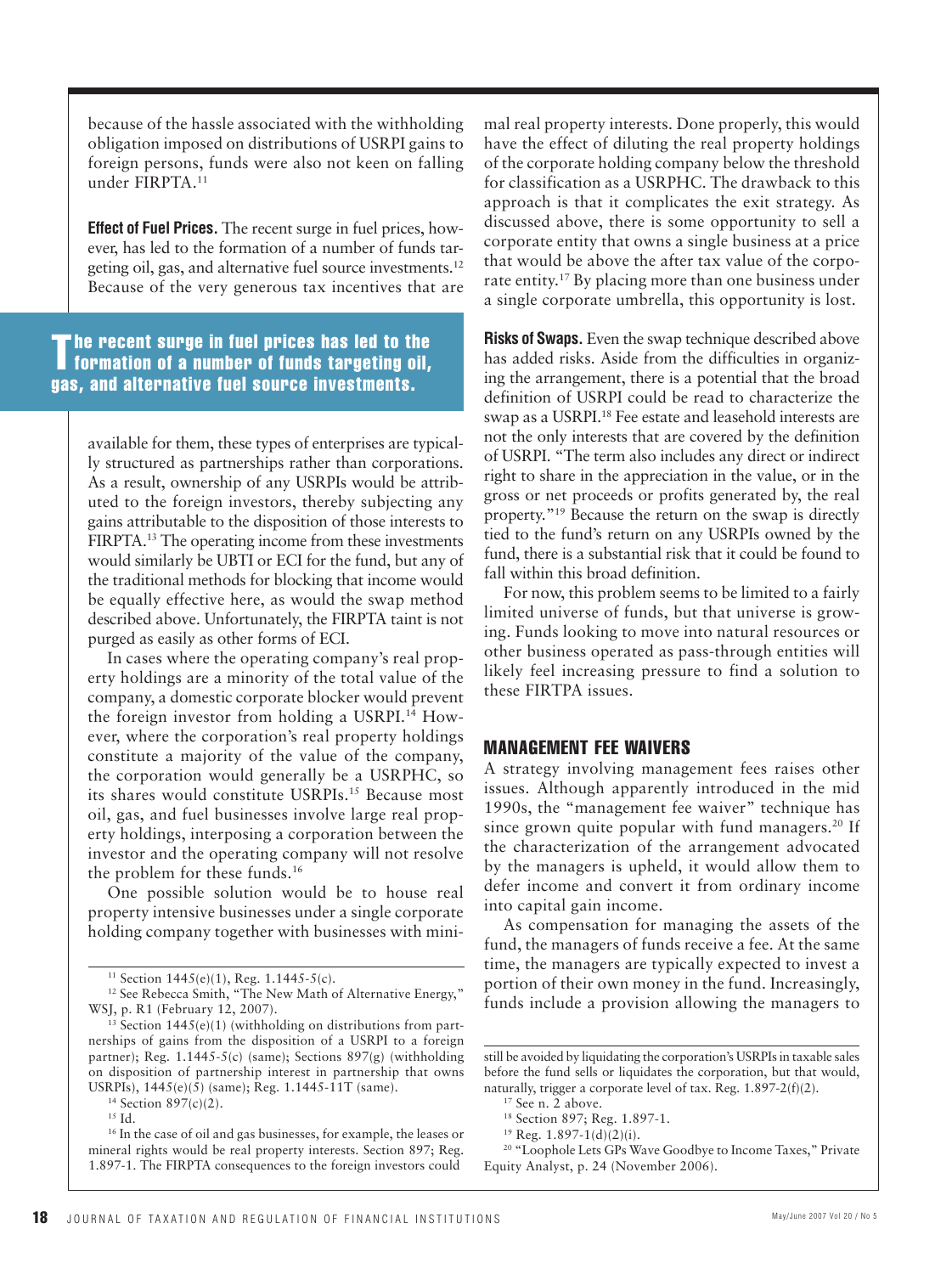"waive" their management fees in favor of a credit against their required capital commitment.

Typically, waiver provisions would work as follows: Assume the fund must pay the managers \$2 million each year as a management fee. The managers could elect to forego the \$2 million management fee and instead receive a profits interest on a hypothetical \$2 million investment in the fund. This hypothetical investment would also be credited against the managers' required capital commitment. Limited partners are still required to contribute \$2 million to the fund, just as they would have had to if the management fee had not been waived, but they are entitled to a recovery of that amount.

The distribution scheme on this hypothetical investment is unique. Initially, it is viewed as a limited partnership interest. Accordingly, it bears distributions under the standard distribution waterfall. But, unlike a regular limited partnership interest, the limited partners who "paid" the waived management fee only receive the return of capital distribution (in the example, \$2 million).<sup>21</sup> All of the profits distributions go instead to the managers. In addition, the managers are granted a special preference in the fund's profits. After all of the limited partners have recovered their capital (including the contributions in respect of the waived fees), the initial profits of the fund are distributed to the managers until they are made "whole" for the management fees they waived (in the example, the first \$2 million of the funds profits). Only after the managers have received this preference are the profits distributed according to the traditional waterfall.

If this were respected, the managers would be allocated their share of the fund profits, which would typically be capital gain, instead of receiving management fees, which would be ordinary income. Furthermore, the managers would only recognize that income when they are allocated income of the fund, not up front when the management fee would otherwise be paid. But, there are a number of obstacles on the way to that result.

 **Constructive Receipt?** At the outset, there is what appears to be a basic constructive receipt issue. Can the managers avoid having income from the management fees by waiving them? If the managers have already earned the fees and have a right to them, it is a basic rule of taxation that they cannot turn their back on the fees and avoid the income.<sup>22</sup> This risk is

minimized in most funds by requiring the managers to waive the fees before the period to which they relate.<sup>23</sup> Because the managers have no right to the payment of the fees prior to their performance of management services, they cannot be said to have constructively received the fees at the time of that waiver. Instead, the managers should be taxed based on the revised arrangement (i.e., on an as-waived basis). 24

 **Waiver Interest.** The managers do not simply give up the fees for nothing. They receive a new profits interest (a "Waiver Interest") and their capital commit-

Although introduced in the mid 1990s, the "management fee waiver" technique has grown popular with fund managers.

ment is partially (or fully) satisfied. The managers' Waiver Interest would presumably fall within the safe harbor described in Rev. Proc.  $93-27$ ,<sup>25</sup> so the managers should have no income at the time of the waiver. In effect this is the equivalent of a renegotiation of the managers' compensation prior to it being earned.<sup>26</sup> It would be the same as a non-partner officer of a partnership agreeing in advance to forego a cash salary in exchange for a profits interest. Clearly, under Rev. Proc. 93-27, the receipt of this interest would not be taxable even though the salary would have been. Moreover, any capital gain income flowing up to the officer would retain its character, even though the salary would have been ordinary income.

This entire construct is shaken, however, in many cases when the fund is structured such that the entity managing the fund is different from the entity that commits the managers' capital. So as to limit and segregate the various liabilities that could arise, the management function is often performed by one entity, while the general partner function is performed by a second entity, and one or more additional entities commit the capital required of the managers as affiliated limited partners. In this situation, the waiver by the management company does not result in the management company receiving the Waiver Interest. Because it is the affiliated limited partners

<sup>&</sup>lt;sup>21</sup> Note that even in a typically waterfall distribution, the portion of a limited partner's contribution that is used to pay management fees is distributed out to the limited partner as part of the "capital

recovery" step of the waterfall. 22 Reg. 1.451-1, 1.451-2; Hamilton Nat. Bank of Chattanooga, 29 BTA 63, 67 (1933) ("A taxpayer may not deliberately turn his back upon income and thus select the year for which he will report it.").

<sup>&</sup>lt;sup>23</sup> In most funds, the management fees are paid semiannually or quarterly in arrears. Some funds will require the waiver prior to the quarter or semiannual period for which the fees accrue. The more conservative funds require the waiver to be made before the taxable year in which they accrue or fix the waiver for the entire life of the fund in the partnership agreement. 24 See Rev. Rul. 58-162, 1958-1 CB 234.

<sup>&</sup>lt;sup>25</sup> 1993-2 CB 343.

<sup>26</sup> Id.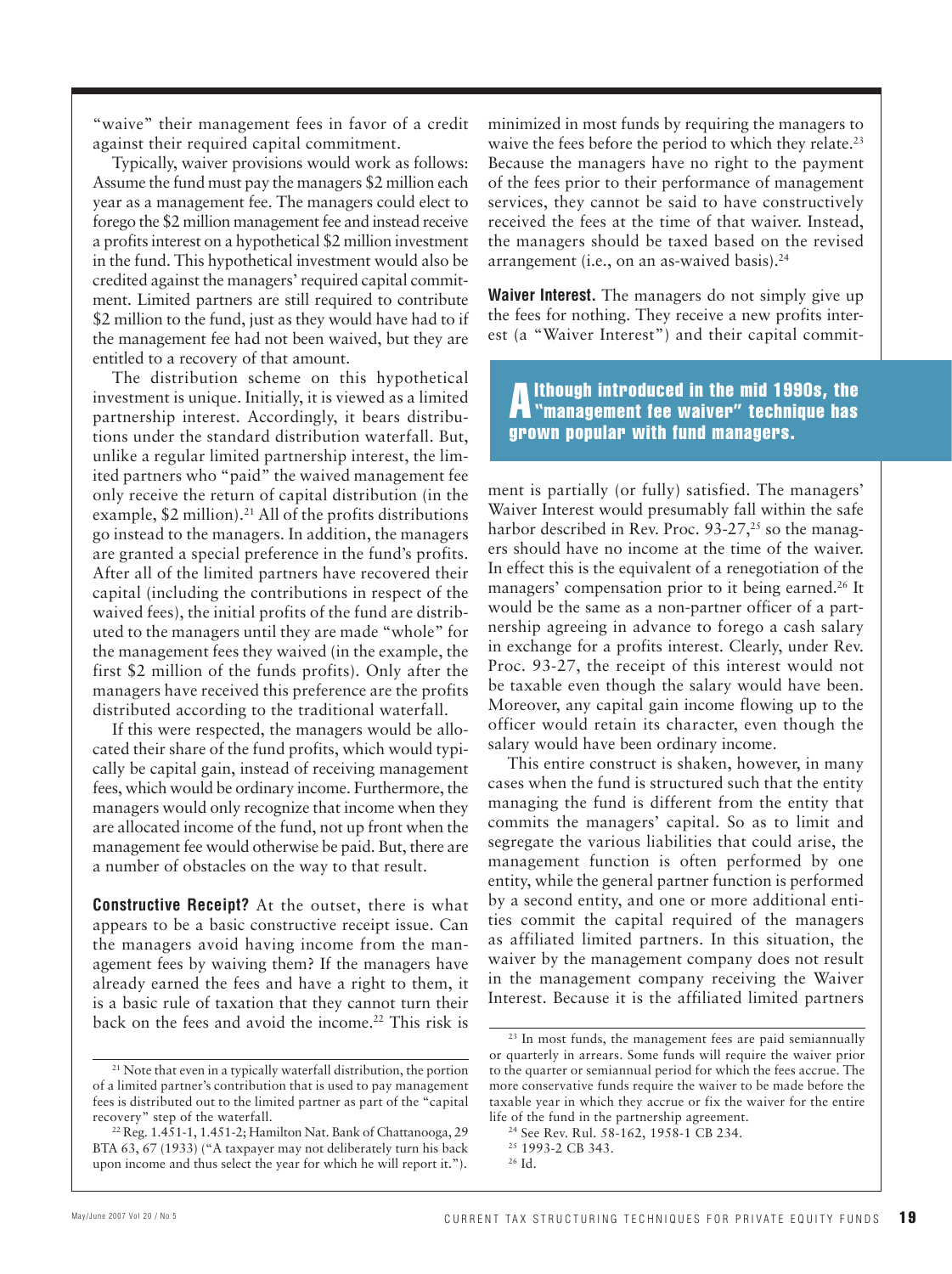that have the capital commitments, it is they whose commitments are reduced in exchange for the Waiver Interest.

This raises the specter of assignment of income. In the basic situation described above, this was not an issue because the managers were not giving another party the right to the income. Rather, they were changing the nature of what they were receiving. Here, in contrast, the management company is foregoing fees and different entities are receiving the Waiver Interests.

Even so, this does not fall neatly within the traditional assignment of income construct, which is to treat the assignor as having received the income and then having transferred that income to the assignee. In this case, the affiliated limited partners do not receive what the management company would have received—they receive property that is entirely different. Thus, there is a threshold problem of determining what is being "assigned." Is the management company assigning its right to the fees to the limited partners, who, in turn, use those fees to acquire the Waiver Interests? Or, is the management company treated as being granted the Waiver Interest for its services and assigning that interest to the affiliated partners? As discussed above, as long as the management company makes the election before it has earned or received its compensation, it should be allowed to elect whatever form of compensation it desires. It would seem to follow, then, that if the management company could choose the form of its compensation, the "income" being assigned should be the Waiver Interest.

In a traditional application of the assignment of income doctrine, after the assignor is treated as having received the relevant income, the assignor is deemed to have transferred the income to the assignee. This deemed transfer is clearly not a sale or exchange, as the management company is not receiving anything in exchange from the affiliated limited partners. Because this is a commercial setting, it is unlikely that the transfer of the profits interest could be viewed as a gift. 27 Similarly, because it is in the course of a profit-making enterprise, it seems unlikely that it could be viewed as some kind of windfall income of the affiliated limited partners.

If the management company and the affiliated limited partners are under common control, the most probable treatment would be a deemed distribution of the Waiver Interest by the management company followed by a deemed contribution to the affiliated limited partners. These deemed transfers probably would not be taxable events.<sup>28</sup> Unfortunately, because the deemed transfer would occur within two years of the deemed initial grant, the grant of the profits interest would not fall squarely within the four corners of Rev. Proc. 93-27. So, whether its receipt would be a taxable event (and the amount of income on such event) for the management company would be based on the uncertain case law addressing the issue.<sup>29</sup>

If the same interests do not own both the management company and the affiliated limited partners, the analysis becomes even more complex. In all probability, the appropriate characterization would depend on the relationship among the owners of the management company and the affiliated limited partners. Since their varying interests are likely the result of an outside agreement, the terms of that agreement would likely guide the analysis.

Although there may be more support for some of these propositions than this cursory analysis reflects, it is clear that obtaining the desired results requires a careful parsing of a number of different rules.

## GIFTS OF INTERESTS IN THE GENERAL PARTNER ENTITY

Typically, the general partner of the fund is structured as a limited liability company owned by the individual managers of the fund, and each manager is granted a share of the amounts the general partner receives pursuant to its carried interest. Because the carried interest of the general partner can become very valuable in a successful fund, many managers have realized that advance planning can help them avoid substantial gift or estate taxes. In this regard, managers are increasingly being advised to give away their interests in their shares of the carried interest at the time the fund is formed.<sup>30</sup>

Just as the general partner's carried interest is a profits interest in the fund, the managers' shares of the carried interest are profits interests in the general partner. Consequently, the managers' receipt of their interests would ordinarily qualify for the

<sup>27</sup> See Reg. 25.2512-8, Rev. Rul. 68-558, 1968-2 CB 415. If one of the affiliated limited partners were a charity, there is a potential that it could be viewed as a charitable contribution.

<sup>&</sup>lt;sup>28</sup> Sections 721, 731.

<sup>29</sup> See Diamond, 492 F.2d 286 (7th Cir. 1974), St. John v. U.S., (D. Ill. 1983), Kenroy Inc., TCM 1984-232, Campbell, 943 F.2d 815 (8th Cir. 1991), reversing TCM 1990-162. Along these same lines, query whether the receipt of the carried interest by the general partner would be a taxable event where it is not providing the management services. 30 Gift tax is only imposed on the value of the interest at the

time of the gift—if the transfer is done properly, any subsequent appreciation is not subject to additional gift tax or estate tax on the donor's death. *See* Section 2512 (done properly). But see Sections 2035 – 2038 (consequences if not done properly).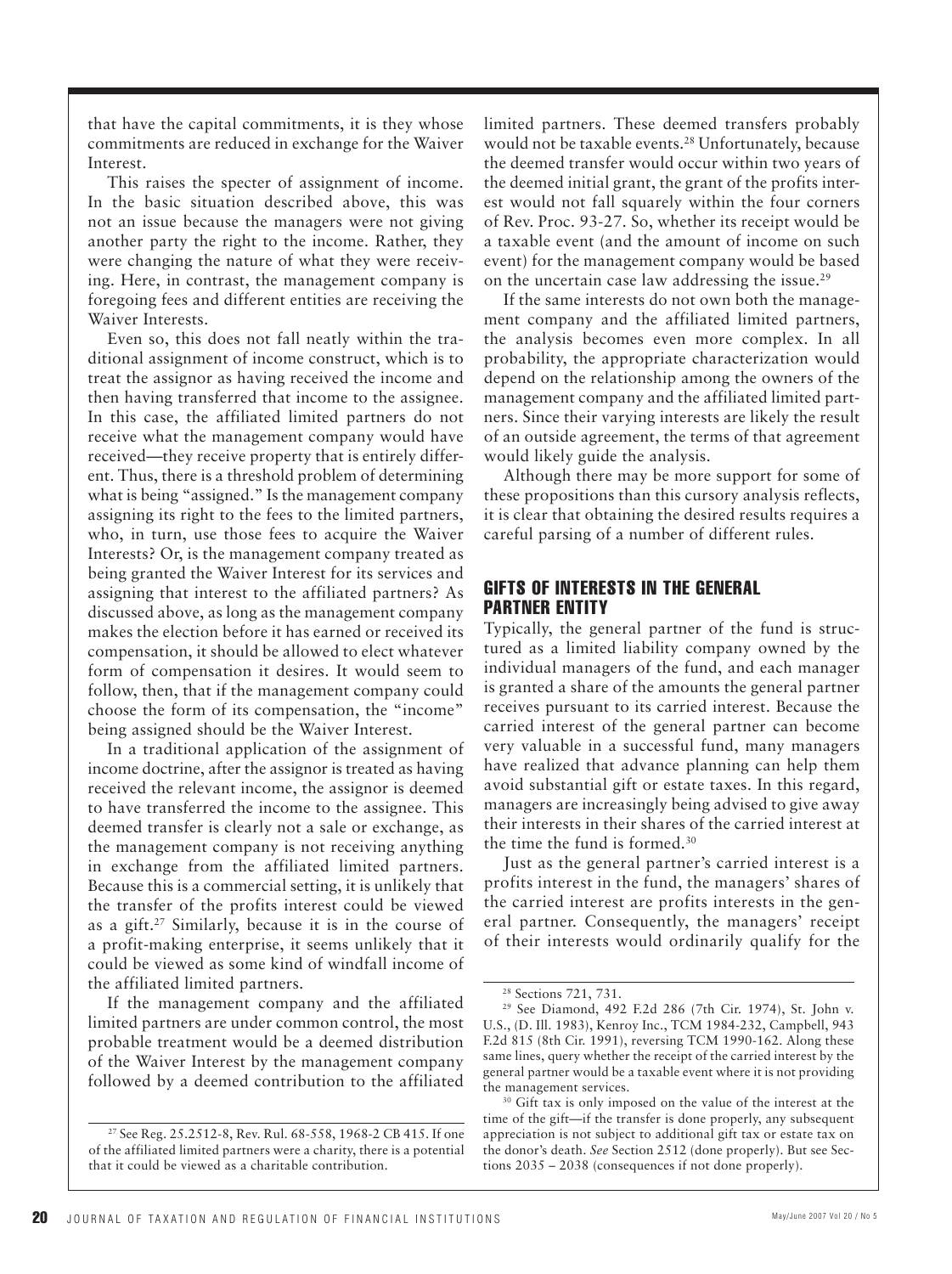safe harbor treatment in Rev. Proc. 93-27.<sup>31</sup> The challenge in implementing this estate planning technique is that the safe harbor purports to not apply if the profits interest is "transferred" within two years of grant.

**Defective Trusts.** One customary means of making a gift is to put a particular asset in a "defective trust." 32 The terms of the trust are such that when the asset is put into the trust, the donor has relinquished sufficient control over the asset that it is considered a completed gift for gift and estate tax purposes. 33 But, the donor retains one or more powers (typically a power of appointment) that cause the trust to be a grantor trust. This allows the donor to bear the tax on any income or gain generated by the asset without having the payment of such taxes constituting additional gifts. 34

It was probably given little thought when the defective trust scheme was first hatched, but there is a rather curious characteristic of grantor trusts that is exceptionally helpful for the managers: when a person contributes assets to a grantor trust with respect to which he is a grantor, the IRS does not consider there to have been a "transfer" for tax purposes.<sup>35</sup> As a result, when a manager puts his profits interest into the defective trust, it appears that he does not violate the requirement that the interest not be "transferred" within two years as he might if he had made a direct gift of the interest.

 **Transfer and Gift Issues.** Even though the tax-free status of the manager's receipt of the interest is preserved, it appears that the contribution would trigger the gift tax. The contribution of an asset to a defective trust, as was indicated above, is ordinarily a completed gift

trusts" or "intentionally defective grantor trusts." When the grantor trust rules were originally adopted, it was generally considered undesirable to form trusts covered by the rules. The fact that the trust was a grantor trust made it "defective." 33 See Rev. Rul. 2004-64, 2004-2 CB 7.

for gift and estate tax purposes.<sup>36</sup> There appears to be no reason why the result should be any different where the asset is a profits interest. While Rev. Proc. 93-27 says that the receipt of the interest by the service provider is not a taxable event, it says nothing about a gift of that interest to another.<sup>37</sup> So, presumably, the contribution of the interest to the defective trust would be a taxable transfer for gift tax purposes. The

When a manager puts his profits interest into the defective trust, it appears that he does not violate the requirement that the interest not be "transferred" within two years as he might if he makes a direct gift of the interest.

question, then, becomes: What is the tax treatment of that gift?

Generally, the value of an asset is the same for gift tax purposes as for income tax purposes. 38 But, without going into gory detail, suffice it to say that the state of the law regarding the proper method for valuing profits interests in partnerships for tax purposes is unsettled. 39 To avoid getting bogged down by this morass, some practitioners have sought to side-step the issue by advising their clients to have the interest issued directly to the defective trust.

As indicated above, the IRS does not view a contribution of assets to a grantor trust as a "transfer" for income tax purposes.<sup>40</sup> The stated premise on which this conclusion is based is the fact that the grantor is treated as the actual owner of the trust assets for income tax purposes. 41 Thus, when the trust receives the profits interest, for income tax purposes, it is as though the grantor received the interest. Just as a contribution of the interest to the trust should not affect the qualification for the safe harbor under Rev. Proc.

<sup>&</sup>lt;sup>31</sup> This should be true even if the general partner's receipt of its carried interest from the fund would not qualify for the safe harbor because it is not found to have provided any services to the fund. See n. 16 above. That the underlying profits stream might not qualify should not alter the fact that the principals' receipt of profits interests satisfy the requirement that the interest be received for services performed for the partnership. 32 These trusts are also often referred to as "defective grantor

<sup>34</sup> Rev. Rul. 57-315, 1957-2 CB 257; Rev. Rul. 2004-64.

<sup>&</sup>lt;sup>35</sup> The IRS takes the position that the "owner" of a grantor trust "is considered to be the owner of the trust assets for federal income tax purposes." Rev. Rul. 85-13, 1985-1 CB 184. However, the Second Circuit has held, to the contrary, that a grantor trust is an entity separate from the grantor. Rothstein v. U.S., 735 F.2d 704 (1984), nonacq. Rev. Rul. 85-13.

<sup>36</sup> See Rev. Rul. 2004-64.

<sup>&</sup>lt;sup>37</sup> If the profits interest were substantially unvested, the gift arguably would not be completed until the interest vests. Compare Rev. Rul. 98-21, 1998-1 CB 975 (where a taxpayer makes a gift of a unvested nonstatutory stock options, the gift is not complete until the options vest because until they vest, "the rights that [the donor] possesses in the stock option[s] have not acquired the character of enforceable property rights susceptible of transfer for federal gift tax purposes.") with Rev. Proc. 2001-43, 2001-2 CB 191 ("a service provider will be treated as receiving the [unvested profits] interest on the date of grant," provided certain conditions are met). 38 Janis, 469 F.3d 256 (2d Cir. 2006).

<sup>&</sup>lt;sup>39</sup> For some of the gory details, see McKee, Nelson, Whitmire, *Federal Taxation of Partnerships and Partners, 3d ed.,*  $\parallel$  5.02.<br><sup>40</sup> Rev. Rul. 85-13.

<sup>&</sup>lt;sup>41</sup> Id. See n. 35 above.